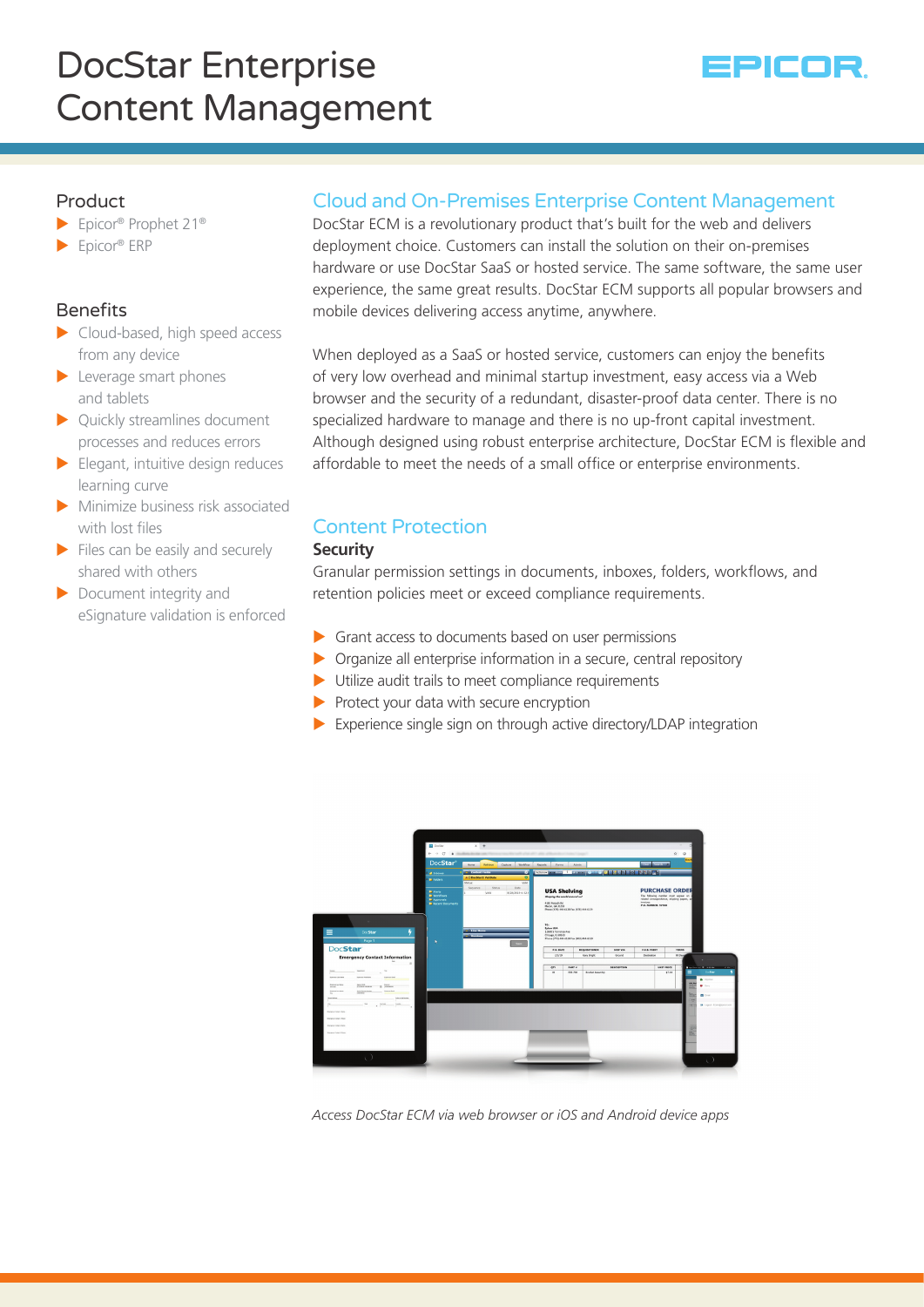# **Audit trail**

With Audit Trail, you'll be able to instantly know every time someone has viewed or changed any document. You'll know who performed the action, when it was done and what was done instantaneously—reducing your exposure to risk and giving your business or organization the tools to operate more efficiently and profitably.

## **Data center**

DocStar uses a secure, state-of-theart Data Center with Amazon Web Services (AWS) that utilizes best practices for backup, maintenance and upgrades to ensure maximum performance and availability of your business critical documents.

# **DocStar ECM ValiDate**

A unique feature in the core DocStar ECM product, ValiDate verifies document integrity for all new documents added to the repository. When a document is added, an encrypted hashcode is generated, like a "digital fingerprint" stamped with the contents and date and time of entry into the system. ValiDate ensures documents are tamper-proof and valid by evaluating and displaying a green or red stamp each time the document is viewed.

# Cloud

#### **Deployment options**

Cloud or on-premises/private cloud—any way you slice it—the same software, the same user experience, the same great results.

#### **Business continuity**

Safeguard your data with secure, redundant backups so you can be ready for anything.

#### **Ease of use = speed to roi**

Built for speed and usability, DocStar ECM provides an exceptional user experience—often with little to no training required.

#### **Mobile access**

- $\blacktriangleright$  Instantly access key information
- $\blacktriangleright$  Participate in content workflows
- $\blacktriangleright$  Extend collaboration to users on the go

# **Collaboration**

#### **E-mail**

Files can be easily and securely shared with others.

#### **Version control**

- $\blacktriangleright$  Track document versions through multiple revisions
- $\blacktriangleright$  Check-in and check-out
- $\blacktriangleright$  Work collaboratively with multiple editors
- $\blacktriangleright$  Audit trail for all revisions—editors, order of changes and record of saved versions
- $\blacktriangleright$  Assign user access and document "states" for secure editing
- $\triangleright$  Store unlimited number of revisions
- $\blacktriangleright$  Latest version clearly identifiable
- $\blacktriangleright$  Historical record of changes made with comments

# Process Improvement **DocStar ECM Workflow**

- $\blacktriangleright$  Easily create and edit content driven workflows using an intuitive graphical canvas
- $\blacktriangleright$  Create custom rules to process and route content for approval
- $\triangleright$  Distribute items automatically based on business conditions
- $\blacktriangleright$  Receive real-time notification of workflow alerts and information
- $\blacktriangleright$  Monitor progress through the workflow dashboard
- $\blacktriangleright$  Complement existing business applications and technologies

## **DocStar Intelligent Data Capture (IDC)**

Capture documents from virtually any input device in any location.

- $\blacktriangleright$  Centralized storage accessible from widely distributed locations
- $\blacktriangleright$  Easily import/save documents from applications and file systems
- $\blacktriangleright$  Automated indexing—advanced OCR, barcodes, Regex pattern matching, formatting
- $\blacktriangleright$  Embedded browser-based scanning
- $\blacktriangleright$  Smart text extraction and evaluation of data from content

# DocStar ECM Connector for DocuSign® eSignature

The DocStar ECM Connector uses embedded electronic signature capability using the DocuSign eSignature API. Access DocuSign from within DocStar ECM ad hoc actions and workflow tasks to complete approvals in minutes—not days —by securely accessing and signing documents from virtually anywhere in the world. External, non-DocStar users can also be engaged by DocuSign into a signing ceremony.

## **DocStar ECM Forms**

Easily create electronic input custom forms with drag and drop technology.

- $\blacktriangleright$  Easy to use drag and drop forms builder
- $\blacktriangleright$  Auto-populate data from other systems
- $\blacktriangleright$  Permission-based security
- $\blacktriangleright$  Automated e-mail alerts for forms status
- $\triangleright$  Form Sets with guided, rapid entry in groups of related forms
- $\blacktriangleright$  Uncluttered views, with attachments neatly arranged in expandable ribbon bars
- $\blacktriangleright$  Field Validations including conditions setup
- $\blacktriangleright$  Embedded Forms Signatures or use DocuSign eSignature